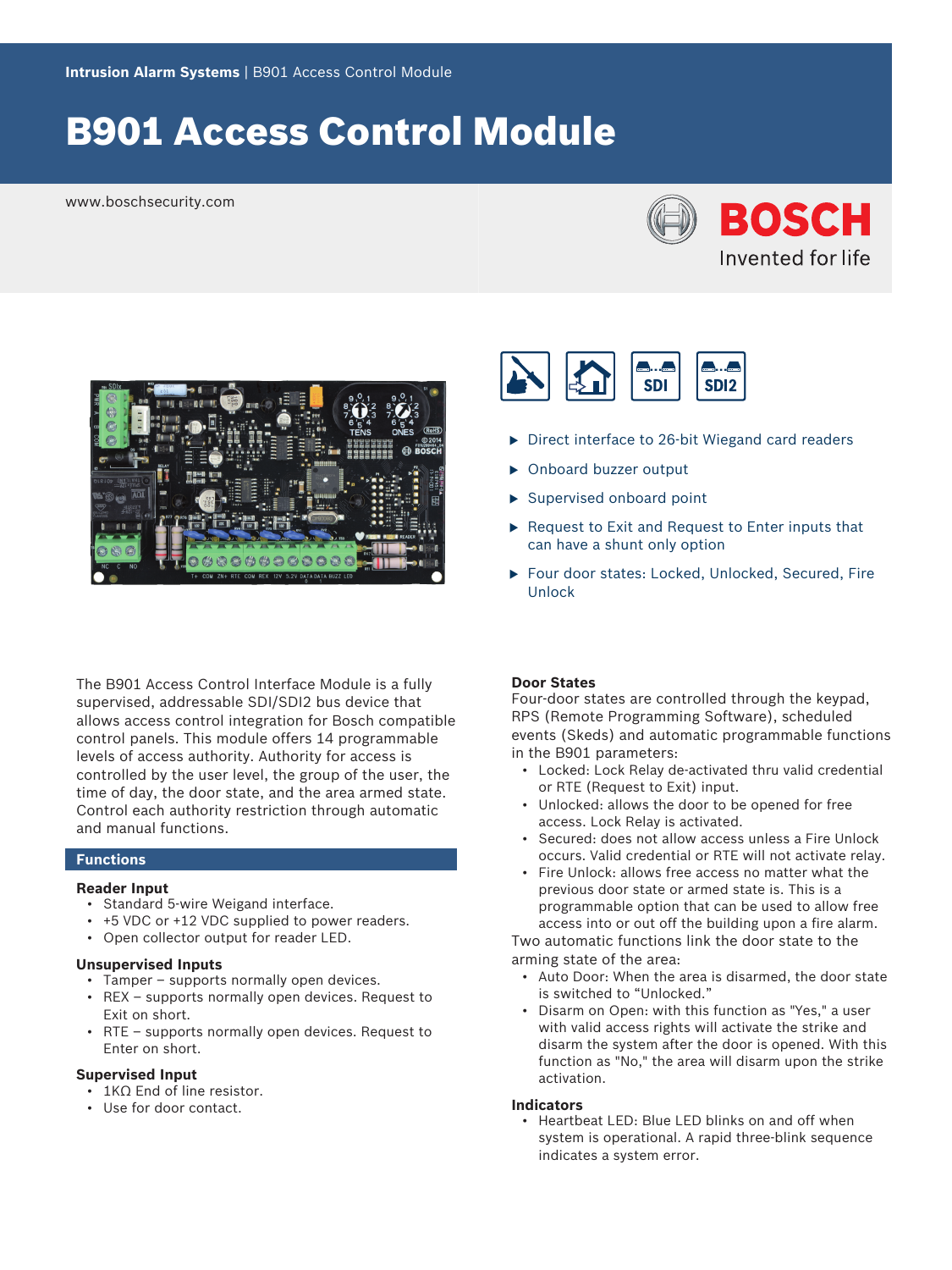• Reader LED: Rapidly blinking LED indicates the Card data is being received. When the LED is off, no card data is being received.

| <b>Certifications and approvals</b> |                                                                                  |  |  |
|-------------------------------------|----------------------------------------------------------------------------------|--|--|
| Region                              | Certification                                                                    |  |  |
| US                                  | UL 294 - Access Control System Units                                             |  |  |
|                                     | UL 365 - Police Station Connected Burglar Alarm<br>Units and Systems             |  |  |
|                                     | UL 609 - Local Burglar Alarm Units and Systems                                   |  |  |
|                                     | UL 864 - Control Units and Accessories for Fire<br>Alarm Systems                 |  |  |
|                                     | UL 985 - Household Fire Warning System Units                                     |  |  |
|                                     | UL 1023 - Household Burglar-Alarm System Units                                   |  |  |
|                                     | UL 1076 - Proprietary Burglar Alarm Units and<br>Systems                         |  |  |
|                                     | UL 1610 - Central Station Burglar Alarm Units                                    |  |  |
|                                     | CSFM - California Office of The State Fire Marshal                               |  |  |
|                                     | FCC Part 15 Class B                                                              |  |  |
| CA                                  | Canada CAN/ULC S303 - Local Burglar Alarm Units<br>and Systems                   |  |  |
|                                     | CAN/ULC S304 - Signal Receiving Centre and<br><b>Premise Alarm Control Units</b> |  |  |
|                                     | ULC-ORD C1023 - Household Burglar Alarm<br><b>System Units</b>                   |  |  |
|                                     | ULC-ORD C1076 - Proprietary Burglar Alarm Units<br>and Systems                   |  |  |
|                                     | ICES-003 - Digital Apparatus                                                     |  |  |
| Installation/configuration notes    |                                                                                  |  |  |
|                                     |                                                                                  |  |  |

The B901 Access Control Interface Module is individually programmed through the control panel it is connected to.

| <b>Parts included</b>           |                                              |  |
|---------------------------------|----------------------------------------------|--|
| Quantity                        | Component                                    |  |
| 1                               | B901                                         |  |
| 1                               | 1 kO $\frac{1}{2}$ watt end of line resistor |  |
| 1                               | Innerconnect cable (included)                |  |
| 3                               | # 6x3/8 self-tapping screws                  |  |
| 1                               | Literature                                   |  |
|                                 |                                              |  |
| <b>Technical specifications</b> |                                              |  |

# **Environmental considerations**

| Relative humidity       | 5% to 93% at +32 °C (+90 °F)   |
|-------------------------|--------------------------------|
| Temperature (operating) | 0°C to +49°C (+32°F to +120°F) |

# **Properties**

| <b>Dimensions</b>                                                 | 2.9 in x 5.0 in x 0.6 in<br>(73.5 mm x 127 mm x 15.25 mm)                                                                                                                                                                                                                                                                                                                                                                    |  |  |  |
|-------------------------------------------------------------------|------------------------------------------------------------------------------------------------------------------------------------------------------------------------------------------------------------------------------------------------------------------------------------------------------------------------------------------------------------------------------------------------------------------------------|--|--|--|
| <b>Power requirements</b>                                         |                                                                                                                                                                                                                                                                                                                                                                                                                              |  |  |  |
| Current                                                           | Standby:110 mA + reader current<br>Alarm: 110 mA + reader current                                                                                                                                                                                                                                                                                                                                                            |  |  |  |
| Output (alarm)                                                    | Form C relay (COM, NC, NO) at 12/24<br>V @ 2.0 A                                                                                                                                                                                                                                                                                                                                                                             |  |  |  |
| Voltage (input)                                                   | 12 VDC nominal                                                                                                                                                                                                                                                                                                                                                                                                               |  |  |  |
| <b>Wiring</b>                                                     |                                                                                                                                                                                                                                                                                                                                                                                                                              |  |  |  |
| <b>Terminal wire size</b>                                         | 18 AWG to 22 AWG (1.02 mm to 0.65<br>mm)                                                                                                                                                                                                                                                                                                                                                                                     |  |  |  |
| SDI2/SDI wiring to B901 +<br>Reader with external power<br>supply | Maximum distance - wire size<br>(unshielded wire only): 1000 ft (305<br>m) - 22 AWG (0.65 mm), 2500 ft<br>$(762 \text{ m}) - 18$ AWG $(1.02 \text{ mm})$                                                                                                                                                                                                                                                                     |  |  |  |
| SDI2/SDI wiring to B901 +<br>Reader from control panel            | 175 ft $(61 \text{ m})$ – 22 AWG $(0.65 \text{ mm})$ ,<br>500 ft (152 m) - 18 AWG (1.02 mm)                                                                                                                                                                                                                                                                                                                                  |  |  |  |
| Wiring distance from B901<br>to Reader                            | 200 ft (61 m) - 22 AWG (0.65 mm),<br>500 ft (152 m) - 18 AWG (1.02 mm)<br>Reader dependant                                                                                                                                                                                                                                                                                                                                   |  |  |  |
| Compatibility                                                     |                                                                                                                                                                                                                                                                                                                                                                                                                              |  |  |  |
| Control panels                                                    | B9512G/B9512G-E<br>B8512G/B8512G-E<br>D9412GV4/D7412GV4<br>D9412GV3/D7412GV3<br>D9412GV2/D7412GV2<br>D9412G/D7412G                                                                                                                                                                                                                                                                                                           |  |  |  |
| Readers and accessories                                           | ARD-AYH12 EM Prox Wall Mount<br><b>ARD-AYJ12 EM Prox Mullion</b><br>ARD-AYK12 EM Prox Mini Mullion<br>ARD-AYQ12 EM Prox Wall Mount<br><b>Vandal Resistant</b><br>ARD-AYCE65B EM Prox or PIN Mullion<br>ARD-R10 HID iClass Mini Mullion<br>ARD-R40 HID iClass Wall Mount<br>D8223 HID Prox Wall Mount<br>D8224 HID Prox Mullion<br>D8224-SP HID Prox Switch Plate<br>Mount<br>D8225 HID Prox Mini Mullion<br>D8229 PIN Reader |  |  |  |
| Credentials                                                       | <b>ACA-ATR13 EM Tokens</b><br>ACD-ATR11ISO EM Cards<br><b>ACD-ATR14CS EM Clamshell Cards</b><br>ACD-IC2K26-50 iClass Cards<br>ACT-IC2K26-10 iClass Tokens<br>D8236-10 HID Prox Cards<br>D8236KF-10 HID Prox Tokens                                                                                                                                                                                                           |  |  |  |